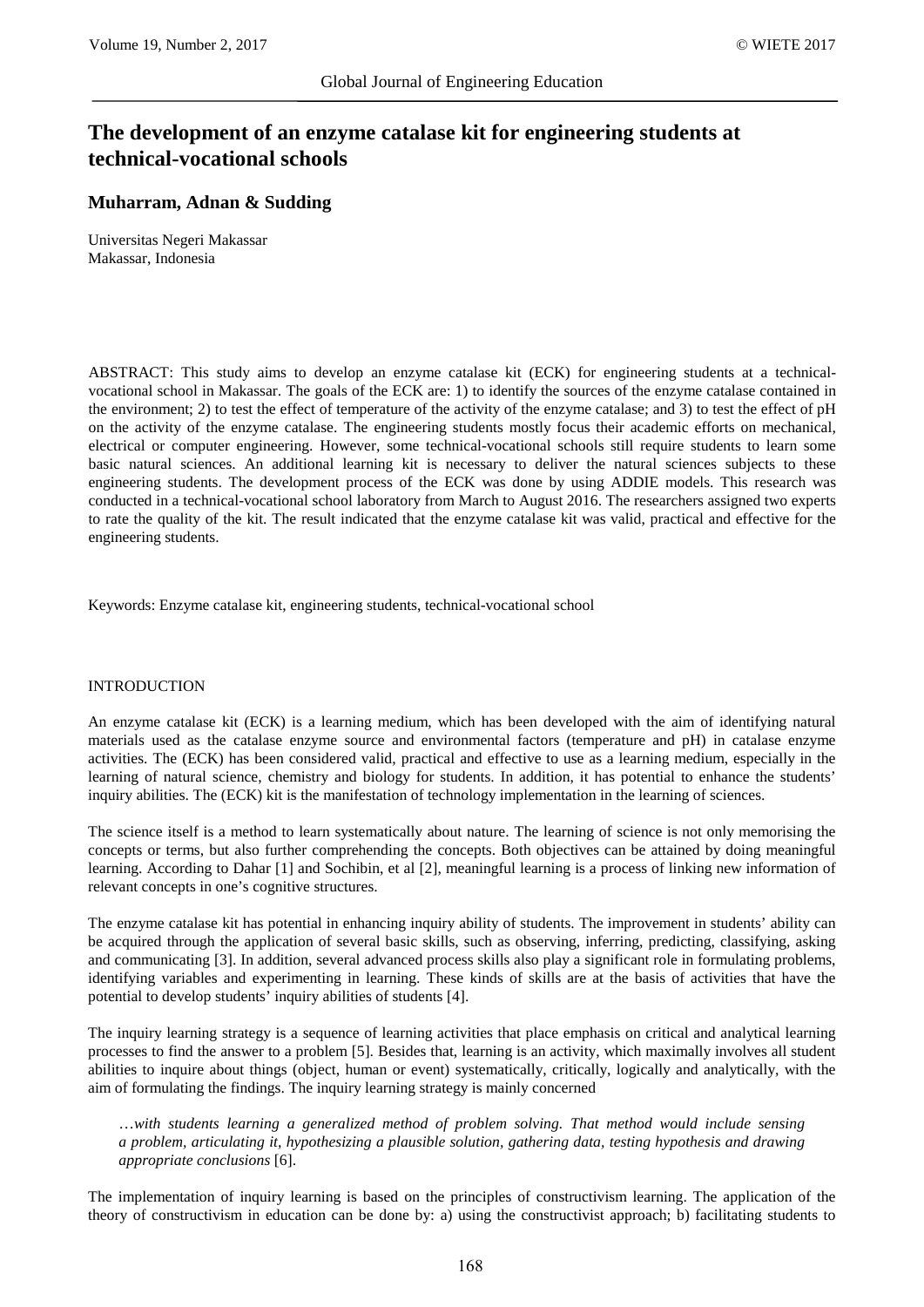learn; c) considering the knowledge and the level of thinking of students; d) applying continuous assessment; and e) enhancing the intellectual ability of students, and setting the classroom as a space of exploration and discovery [7]. According to constructivist theory, learning is more effective when teachers use constructivist methods mainly focusing on the activity of learning and the student experience, centring on interactions among students, and students and teachers, and working with concrete materials in solving realistic problems [8-10].

Therefore, there are several learning principles, which should be considered: a) orienting intellectual development; b) the interaction principle; c) the asking principle; d) the learning to think principle; and e) the openness principle. The syntaxes of the learning process are: a) orienting; b) formulating problem; c) hypothesising solution; d) gathering data; e) testing hypotheses; and f) drawing conclusions. These principles were in-line with previous findings [11] and the adult learning principles assist in transforming an expert into an educator [12]. These principles and steps will be easy to implement, if in the implementation of learning, the teacher uses tools/learning media. In this regard, one of the media is the ECK in which the learning topics are related to the enzymes. In the technical-vocational schools, the construction of the kit will provide additional assistance to both the teachers and students as they utilise the kit as a learning tool or medium.

### METHOD

The development of the ECK refers to the analysis, design, development, implementation and evaluation (ADDIE) development model. The model consists of five stages included in its name. The validity of the medium was assessed by two experts using a set of validity instruments. The experts applied the assessment according to Hobri [13]. The practicality and effectiveness of the kit was tested when the kit was used in a laboratory setting. The practicality was tested based on the ease of implementation of the trial, and the effectiveness was assessed based on the achievement of the objectives in the experiment stage.

#### RESULTS AND DISCUSSION

#### Kit Development Results

The objectives of the present research are: 1) identifying the catalase sources; 2) examining the effect of temperature on the enzyme catalase activity; and 3) examining the effect of pH on the catalase enzyme activity. Experimental tools were developed to achieve the objectives as shown in Figure 1.



Figure 1: Tool design for a catalase enzyme test (Prototype 1).

Then, Prototype 1 of the enzyme catalase kit was improved by considering the comments and critics from the validators. The improved model produced a Prototype 2 of the kit that can be seen in Figure 2.



Figure 2: Improved model of the kit (Prototype 2).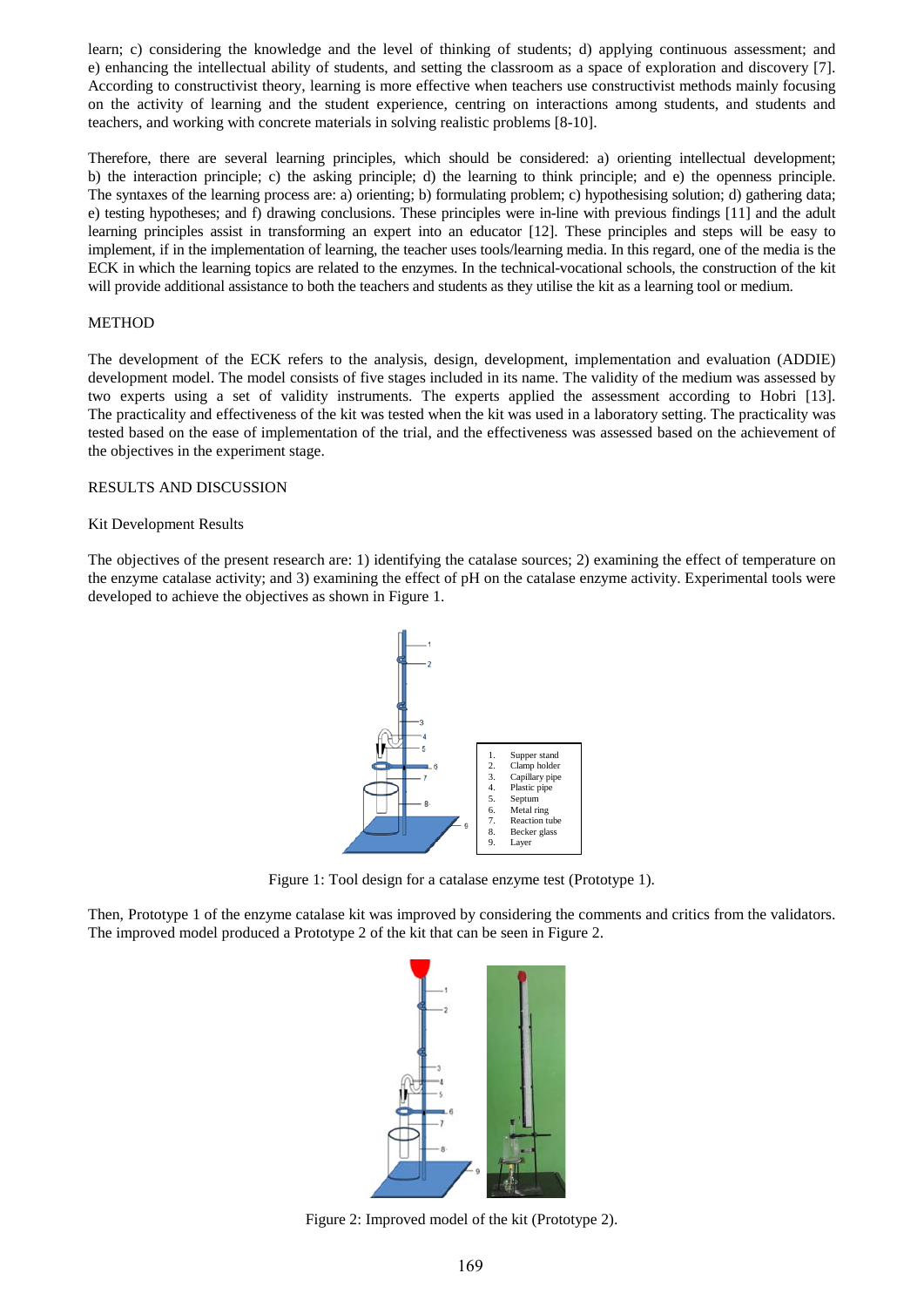#### Validation Results

The results of the validity test by the experts are shown in Table 1. The results showed that the validity score of the kit was 4.45, which indicated that the ECK performed as expected based on the validity criteria.

| No.            | Validity criteria                | E1   | E <sub>2</sub> | M    |
|----------------|----------------------------------|------|----------------|------|
|                | Connection with the topics       | 4.67 | 4.33           | 4.83 |
| $\overline{2}$ | <b>Educational</b> aspect        | 5.00 | 5.00           | 5.00 |
| 3              | Tool durability                  | 4.00 | 3.67           | 3.83 |
| $\overline{4}$ | Practicality of tool development | 4.20 | 4.60           | 4.40 |
| 5              | Tool safety                      | 4.50 | 4.50           | 4.50 |
| 6              | Tool development value           | 4.50 | 4.00           | 4.25 |
| VS             |                                  |      |                | 4.45 |

|  | Table 1: Validity of the enzyme catalase kit. |  |  |  |  |
|--|-----------------------------------------------|--|--|--|--|
|--|-----------------------------------------------|--|--|--|--|

Note: E= expert, *M*= mean score, VS= validity score (Σ*M*/6= VS)

Moreover, both teachers and students need to further understand the operation of the kit, and for this purpose, a manual for the kit was also developed. The validity score yielded 4.52, this score indicating that the manual met the minimum standard of a valid manual. The validity test scores of the manual is shown in Table 2.

| No.                                                                         | Aspects  | E1   | E2   | M    |  |
|-----------------------------------------------------------------------------|----------|------|------|------|--|
|                                                                             | Content  | 4.80 | 4.40 | 4.60 |  |
|                                                                             | Language | 4.20 | 4.20 | 4.20 |  |
| 3                                                                           | Layout   | 4.69 | 4.80 | 4.70 |  |
|                                                                             | Learning | 4.75 | 4.75 | 4.75 |  |
| 4.52<br>VS                                                                  |          |      |      |      |  |
| Note: E = expert, M = mean score, VS = validity score ( $\Sigma M/6 = VS$ ) |          |      |      |      |  |

In addition to the quantitative data, the observation of the use of the enzyme catalase kit in a laboratory setting is shown in the tool practicality table (Table 3). The practicality tool was examined based on several aspects, i.e. tool usage, source availability, experiment steps and skill process. Based on the observations, it obtained the tool practicality score of 4.49, which was indicated as practical for teachers and students.

Table 3: Practicality of the enzyme catalase kit.

| No.                                                                                                         | Aspects                  | E1   | E2   | M    |
|-------------------------------------------------------------------------------------------------------------|--------------------------|------|------|------|
|                                                                                                             | The usage of the tool    | 4.83 | 4.33 | 4.58 |
|                                                                                                             | Source availability      | 4.67 | 4.00 | 4.33 |
| 3                                                                                                           | <b>Experiment</b> stages | 4.40 | 4.60 | 4.50 |
|                                                                                                             | Process skill            | 4.44 | 4.67 | 4.56 |
| VS                                                                                                          |                          |      |      |      |
| Note: $F =$ expert $M =$ mean score $V\mathcal{S} =$ validity score $(\nabla M/\mathcal{S} - V\mathcal{S})$ |                          |      |      |      |

Note: E = expert,  $M$  = mean score,  $VS$  = validity score ( $\sum M/6$  = VS)

The effectiveness of the tool usage was observed from the achievement of the objectives during the experiment. The four materials contained catalase enzymes can be seen in Table 4. From the materials tested, catalase enzymes are mostly found in chicken liver.

Table 4: Ingredients of catalase enzymes on various materials.

| Material      | Catalase enzymes existence | Fire status |
|---------------|----------------------------|-------------|
| Chicken liver | Yes                        |             |
| Sprout        | Yes                        |             |
| Corn          | Yes                        |             |
| Jicama        | Yes                        |             |

Note: - none, + low; ++ average; +++ high

#### DISCUSSION

The development of the enzyme catalase kit for engineering students at a vocational-technical school has brought new understanding, as well as a strategy in teaching sciences to engineering students. The students who are actively involved in a mechanical or technical speciality may find learning sciences (e.g. chemistry and biology) less clear. Nevertheless, providing the students with more observable tool and materials potentially improves their understanding. For this reason,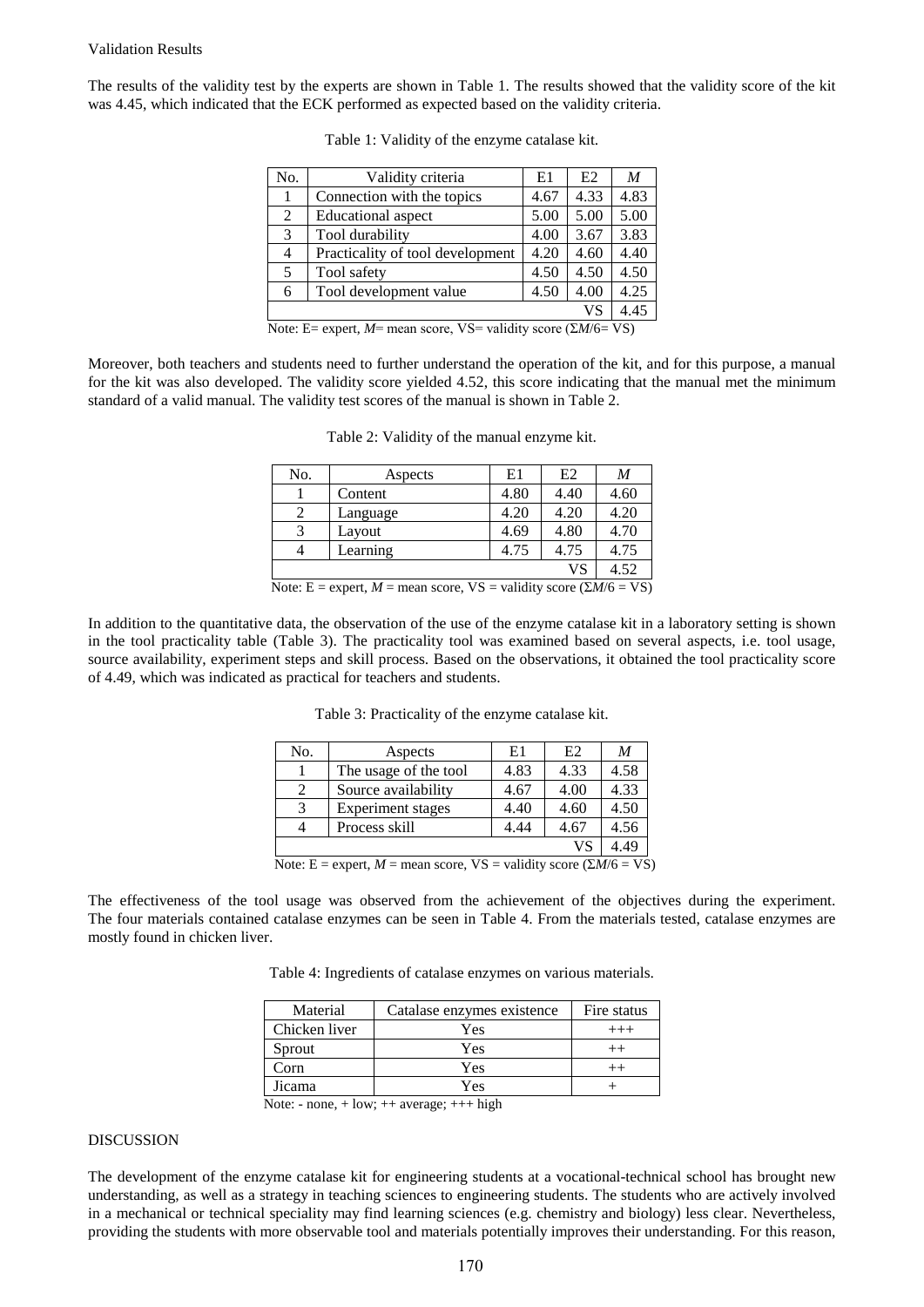the development of the ECK provides additional information for educators in teaching sciences to vocational-technical students.

During the development of the ECK, the validator considered that the design of the kit in Prototype 1 (Figure 1) should be refined for the following reasons, i.e. 1) calculating the speed of reaction requires a scale; 2) the pipe is considerably short, because when using concentrations of enzyme and high substrate, the indicator movement is very fast and overflowed from the capillary tube; 3) the amount of oxygen produced is difficult to measure roughly as it loses at the end of the capillary tube; 4) the process must be done quickly, implying low accuracy; and 5) testing qualitative presence of oxygen should be done immediately before the oxygen is released into the air.

Based on the results of validation analysis, the developed enzyme kit has been changed. The changes which were made involve the end of the capillary tube that is connected to a rubber balloon. This change was made in order that when the oxygen gas produced cannot be separated at the end of the capillary tube, it remains in the balloon where a chemical reaction occurs. The consequences of these changes are: a) the  $O<sub>2</sub>$  gas produced cannot be separated from the capillary tube; b) the measurement of oxygen, which is roughly produced by calculating the volume of the balloon is easily applied; c) qualitative test of the oxygen presence as a result of the decomposition of  $H_2O_2$  can be properly applied, because the process is not rashly done (Figure 2). Based on these changes, the catalase enzyme kit is considerably valid, as shown in Table 1.

Catalase enzyme is a type of enzyme, which is able to break carbon and carbon-nitrogen bonds. It is so named as the desmolase enzyme. In the plant, it is produced by the peroxisomes organelles. Therefore, the isolation of catalase enzyme in plants is mostly done by taking the stem or leaves that have grown and have peroxisomes. In animals, catalase enzyme can be isolated from the liver (hepatic). Catalase enzyme is able to perform the oxidation of toxic materials in the cell. An example of dangerous compound is hydrogen peroxide  $(H<sub>2</sub>O<sub>2</sub>)$ . Peroxide compound must be decomposed into harmless water (H<sub>2</sub>O). Catalase enzyme accelerates the decomposition reaction of hydrogen peroxide (H<sub>2</sub>O<sub>2</sub>) into water (H<sub>2</sub>O) and oxygen (O<sub>2</sub>). Decomposition of hydrogen peroxide (H<sub>2</sub>O<sub>2</sub>) is characterised by the occurrence of bubbles [14]. The latest reaction is used as a barrier to prevent the accumulation of  $H_2O_2$ . The notable thing is the nature of highly permeable microbody membrane, which can make inorganic ions with low weight molecular compounds and the size of the sucrose may move freely into microbody [15].

## **CONCLUSIONS**

Based on the findings, it can be concluded that the enzyme catalase kit was valid, practical and effective for students in technical-vocational schools. Future study is still necessary to fully grasp the practicality and the effectiveness of the enzyme kit. The enzyme catalase kit assists technical-vocational school students in understanding the natural sciences. In addition, the use of this kit enriches the students' learning experience, particularly in understanding science.

#### **REFERENCES**

- 1. Dahar, R.W. *Theories of Learning*. India: Printice Hall (1989).
- 2. Sochibin, P., Dwijananti, P. and Marwoto, Penerapan Model pembelajaran inkuiri terpimpin untuk peningkatan pemahaman dan keterampilan berpikir kritis siswa SD. *J. Pendidikan Fisika Indonesia*, **5**, 96-101 (2009) (in Indonesian).
- 3. Bell, S., Project-based learning for the 21st century: skills for the future. *The Clearing House*, 83, **2**, 39-43 (2010).
- 4. Greaney, V., Khandker, S. and Alam, M., *Assessing Basic Learning Skills*. Dhaka, Bangladesh: World Bank (1998).
- 5. Ebrahim, A., The effects of traditional learning and a learning cycle inquiry learning strategy on students' science achievement and attitudes toward elementary science. *Dissertation Abstracts Inter.*, 65-04, A, 1232, 135 (2004).
- 6. Sudrajat, A., *Strategi Pembelajaran Inquiri*. Jakarta: Direktorat Jenderal Peningkatan Mutu Pendidikan dan Tenaga Kependidikan Departemen Pendidikan Nasional (2011) (in Indonesian).
- 7. Santrock, J.W., *Educational Psychology*. New York: McGraw Hill (2004).
- 8. Schunk, D.H., *Learning Theorier, an Educational Perspective*. Terjemahan oleh: Hamdiah, E dan Fajar, R. 2012. Yogyakarta. Penerbit Pustaka Pelajar (2012).
- 9. Shumba, A., Theachers' conceptions of the constructivist model of science teaching and student learning. *J. Anthropologist*, 13, **3**, 175-183 (2011).
- 10. Dorion, K., Review article: a defense of constructivism as scientific enquiry in science education. *Teacher Develop.,* 14, **4**, 549-554 (2010).
- 11. Brown, A.L. and Campione, J.C., *Psychological Theory and the Design of Innovative Learning Environments: on Procedures, Principles, and Systems*. Mahwah, NJ: Lawrence Erlbaum Associates, Inc, (1996).
- 12. Gibson, A., Transforming the subject matter expert into an educator: gaining competitive advantage by applying adult learning principles. *J. of Protective Coatings and Linings*, 33, **7** (2016).
- 13. Hobri. Metodelogi Penelitian Pengembangan (Developmental Research) Aplikasi pada Penelitian Pendidikan Matematika. Word Editor: Office 2003 (2009) (in Indonesian).
- 14. Sitompul, S.M., Wisnu, E.M. and dan Rovoq, M., *Penuntun Praktikum Biokimia*. Malang: Laboratorium Fisiologi Tumbuhan Jurusan Budidaya Pertanian Fakultas Pertanian Universitas Brawijaya (2011) (in Indonesian).